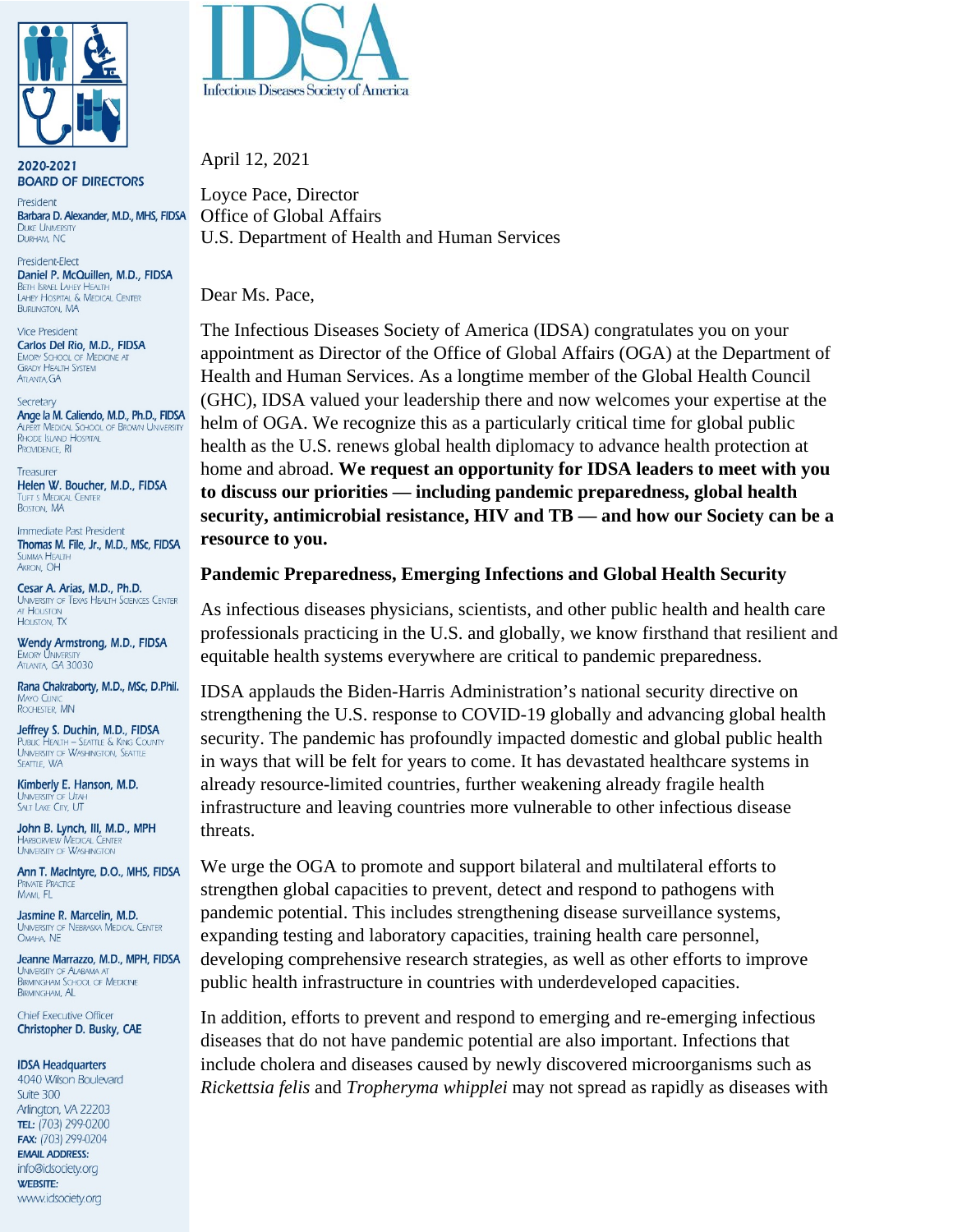pandemic potential, but cause considerable harm to individual and community health in low- and middle-income countries (LMIC).

Now more than ever, U.S. leadership is urgently needed not only to control the current pandemic, but to address its impacts on other longstanding epidemics and to prepare for emerging future threats. IDSA welcomes the opportunity to work closely with you to build stronger, more equitable and accessible health systems around the world.

#### **Antimicrobial Resistance**

Along with strengthening global capacity to respond quickly and effectively to emerging health threats, we urge prioritizing antimicrobial resistance (AMR) as part of global health security activities and U.S. global health diplomacy. The World Health Organization has declared AMR one of the top ten global public health threats. Antimicrobial resistance has the power to undo decades of progress in fighting infectious diseases, particularly in low and middle-income countries where infectious disease burdens are high and underdeveloped health care systems are ill-equipped to prevent growing drug resistance. Scaling up efforts to address AMR must become a core component of building more resilient health systems in a post-pandemic world. At the same time, efforts to strengthen access to new antibiotics – particularly those for gram-negative resistant bacteria such as carbapenem-resistant Enterobacterales – are critical as patients in resource-limited settings often lack access to the antibiotics they need.

While antimicrobial resistance affects all countries, low- and middle-income countries are disproportionately impacted. It is [estimated](https://amr-review.org/sites/default/files/160518_Final%20paper_with%20cover.pdf) that by 2050 more than 10 million people will die of drug-resistant infections annually if efforts to prevent AMR are not significantly strengthened, compared to a conservative estimate of 700,000 AMR-related deaths per year currently. Of those 10 million deaths, half are projected to occur in Africa and four million are projected to occur in Asia – compared to half a million projected deaths in North America. Already more than [214,000 infants die each year](https://www.thelancet.com/journals/lancet/article/PIIS0140-6736(15)00474-2/fulltexthttps:/www.thelancet.com/journals/lancet/article/PIIS0140-6736(15)00474-2/fulltext) from drug-resistant bacteria, the vast majority in low and middleincome countries.

LMICs face a dual dilemma of ensuring appropriate access to antimicrobials for common infections while struggling to curb misuse and overuse of antimicrobials. Antimicrobials are often abundantly available in urban settings with little oversight, while availability is less reliable in rural and other under-resourced settings. Both urban and rural settings lack sufficient resources for comprehensive antimicrobial stewardship programs and face shortages of healthcare professionals. The overuse and misuse of antimicrobials as a "quick fix" in places with weak healthcare infrastructures contributes to high levels of AMR and greater health disparities for low-income communities unable to access quality healthcare.

Some strides in global action to address AMR have been demonstrated, with more than 100 countries meeting the goal from the UN High Level Meeting on AMR to develop national action plans while 67 more have plans in development. As of 2020, 92 countries were enrolled in the Global Antimicrobial Resistance and Use Surveillance System (GLASS). LMICs have the will to strengthen their responses to AMR but often lack the scientific and technical expertise. The U.S. has helped some partner countries in filling the gap, including Kenya where the CDC worked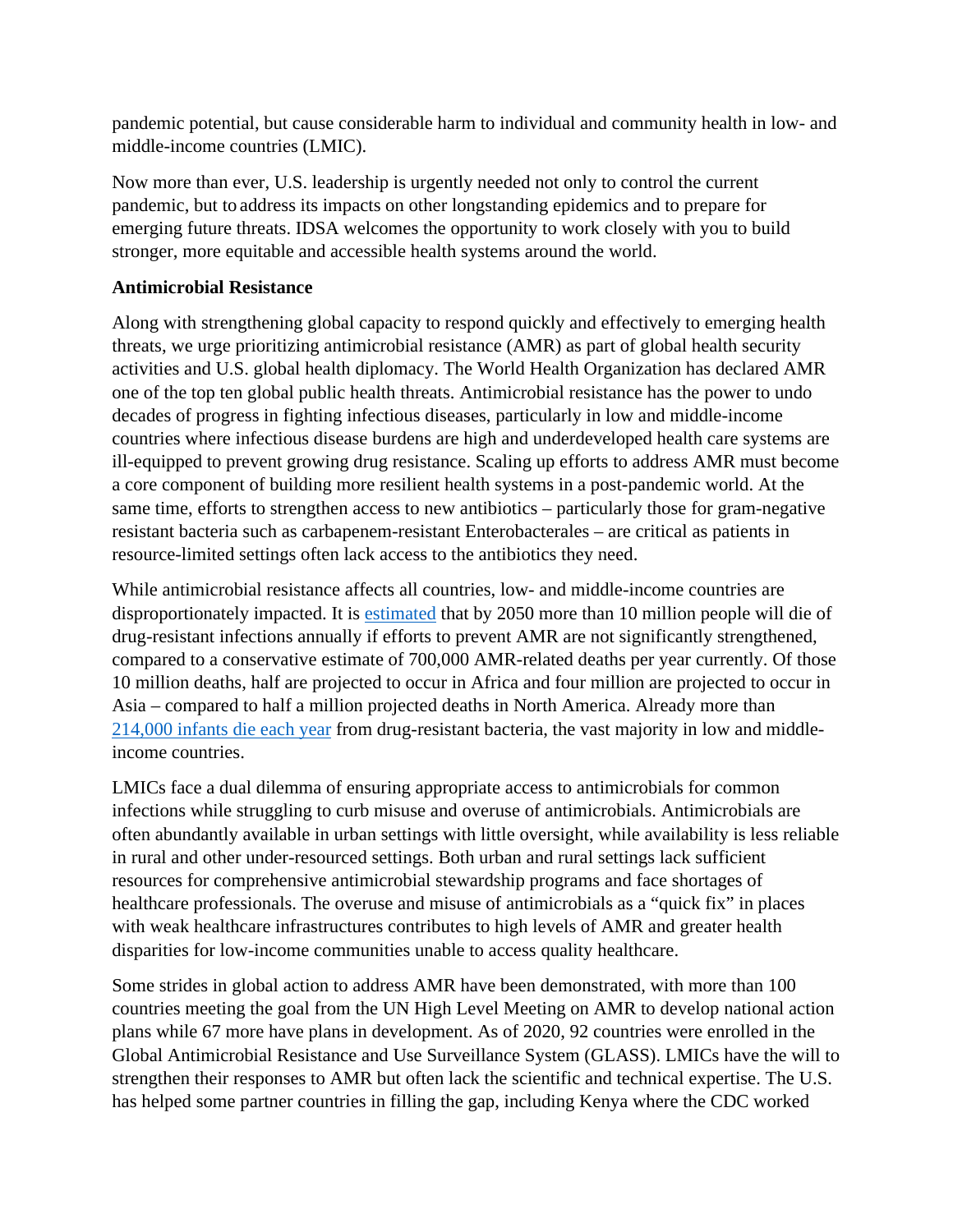with the Ministry of Health to establish an AMR surveillance network and Senegal where the agency is helping to transition AMR reporting to an upgraded system.

Closer to home, however, many Latin American countries still lack necessary and robust surveillance systems to track the spread of drug-resistant organisms and mechanisms of resistance. Healthcare settings require stronger antibiotic stewardship programs to prevent the spread of drug-resistant infections in hospitals. Already [50%](https://longitudeprize.org/blog-post/antimicrobial-crisis-latin-america) of hospital-acquired infections in Latin American countries that include Brazil and Peru are drug-resistant infections. The U.S. must prioritize bilateral partnerships with our neighbors in the Western Hemisphere to strengthen their ability to prevent and track AMR, and better protect U.S. health security.

As one of the first countries to launch and fund an AMR national action plan during the Obama Administration, the U.S. was an early global leader in combatting AMR and is well-positioned to drive further progress. We recommend that the Biden Administration designate a central leader for AMR to elevate the importance of our national AMR response, coordinate efforts across agencies and help ensure progress. The U.S. National Action Plan on Combating Antibiotic-Resistant Bacteria (CARB) aims to promote U.S. leadership in the global fight against AMR. We urge the Office of Global Affairs to strengthen global partnerships to address AMR and help LMICs build more resilient health systems by scaling up stewardship and prevention activities. The G7 in particular provides an important opportunity to strengthen global commitments on AMR.

As AMR threats continue to grow, the pipeline of new antibiotics is extremely fragile and insufficient to meet current or future patient needs, with the last FDA approval for an antibiotic in November 2019. This dangerous trend requires immediate action. It is critical that the US and other high-income countries demonstrate greater leadership in incentivizing antibiotic research and development. Global experts have long called for novel financing mechanisms for critically needed new antibiotics that delink payments from use. Such an approach could pave the way for sustainable antibiotic R&D that aligns with appropriate use and access.

# **HIV/AIDS**

We also urge the Office of Global Affairs to strengthen multilateral and bilateral partnerships to accelerate progress against longstanding epidemics, including HIV/AIDS, tuberculosis and malaria – all ongoing infectious disease threats that have been profoundly impacted by the COVID-19 pandemic. The President's Emergency Plan for AIDS Relief (PEPFAR) has reported impacts on HIV testing and prevention services, resulting in a 25% reduction in new HIV treatment initiation, among other impacts. The assignment of the previous Global AIDS Coordinator to COVID-19 activities in the last year has also compromised the flagship global health program's ability to advance global HIV control activities. The position has remained open since January.

The upcoming United Nations High Level Meeting on HIV presents an important opportunity to renew U.S. leadership in the fight against HIV and leverage partnerships to accelerate global efforts. We ask the OGA to work closely with State Department partners to strengthen international partnerships to fight HIV and renew U.S. leadership in achieving global HIV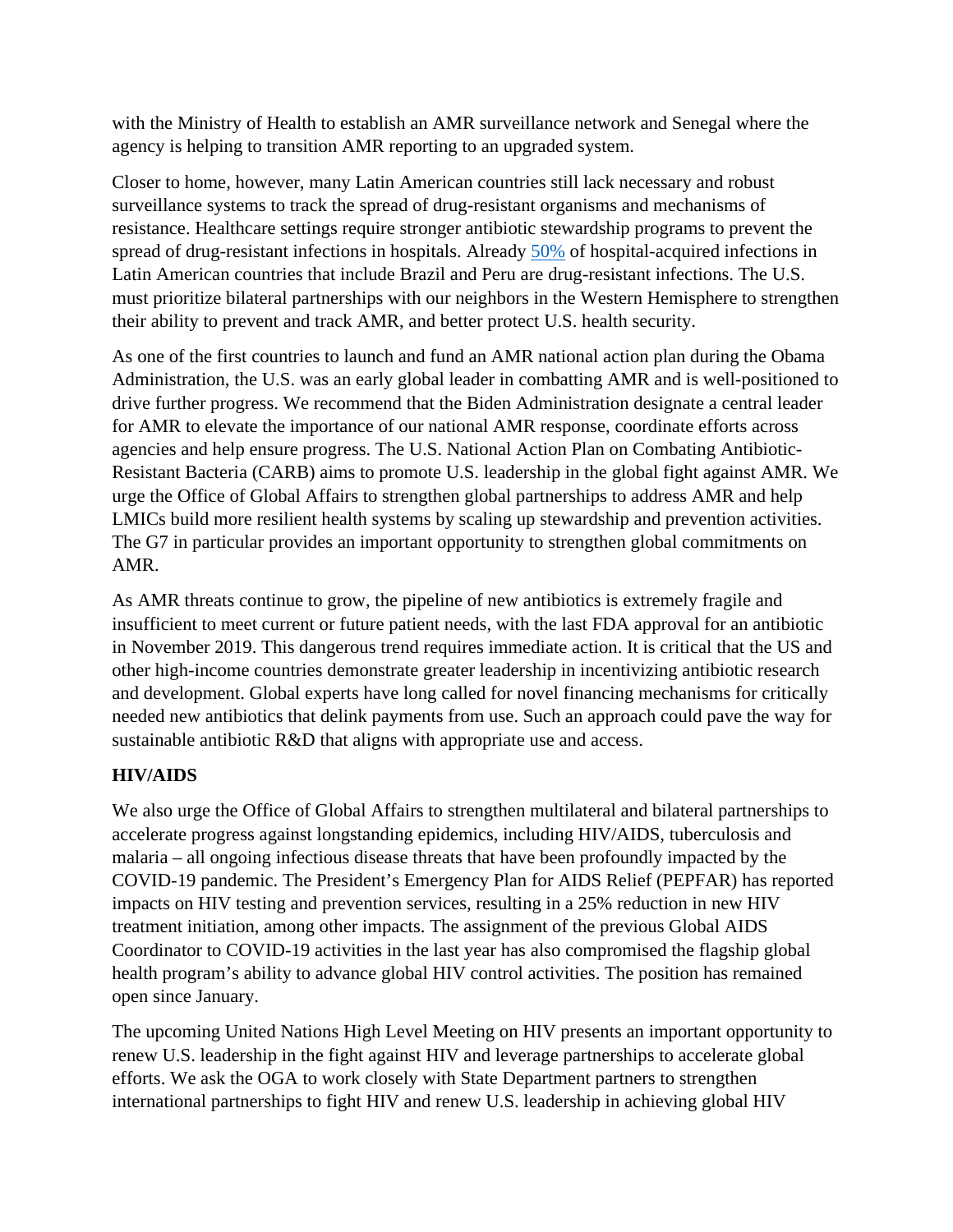elimination goals, including advocating for the strongest possible commitments in the political declaration resulting from the High Level Meeting.

### **Tuberculosis**

The COVID-19 pandemic has had profound impacts on global TB elimination efforts. TB programs and personnel were the first to be repurposed and redeployed for COVID-19 responses and ongoing TB research and development efforts, including clinical trials for TB vaccine development, were redirected to address COVID-19. Globally tuberculosis case notification has dropped by between 16% and 41% in high-burden countries due to disruptions in case finding programs. This substantial decline has brought the number of people diagnosed and treated for TB back to 2008 levels – with 12 months of COVID-19 undoing 12 years of progress against TB, which until 2020 was the world's biggest infectious disease killer. The continued spread of drug resistant forms of TB poses a significant threat to global health security and threatens to derail global efforts to control TB. Even before the pandemic the world was not on track to reach the TB elimination goals set out in the UN High Level Meeting on Ending TB in 2018. Disruptions to TB diagnosis, prevention and treatment resulting from the pandemic sets us back even further from meeting the HLM's goals.

We urge the Office of Global Affairs to prioritize addressing the COVID-19 pandemic's impacts on these and other infectious disease threats through U.S. health diplomacy and in championing more coordinated global action to protect the gains made against HIV, TB and other infectious diseases. As the U.S. has been the leader in combatting the world's biggest infectious disease killers, we urge the Biden-Harris Administration to renew U.S. leadership in this space and work to leverage stronger support and action from multilateral and bilateral partners.

# **Multilateral Engagement with Civil Society**

Lastly, we urge the Office of Global Affairs to champion and strengthen opportunities for civil society engagement at the World Health Organization. We greatly appreciated your leadership at the Global Health Council to ensure that the voices of non-state actors were heard within the WHO. As infectious disease professionals we join the rest of the global health civil society community in our concern about potential changes in how non-state actors can engage with the WHO, including at forums such as the World Health Assembly and WHO Executive Board meetings.

Now, more than ever, professional and civil society must be fully engaged at the multilateral level to represent the voices of scientific and medical experts and affected communities, particularly to champion the decolonization of global health and help engender more equitable and accessible global health services. We applaud the Biden-Harris Administration's commitment to principles of inclusion, diversity and equity in the federal government and hope those commitments translate to minimizing longstanding power imbalances in global health practices rooted in colonialism. IDSA is dedicated to championing inclusive global health efforts and promotion of equitable practices and structures. Our members are ready to be a resource to the OGA in this and other efforts as the U.S. renews its commitment to global health.